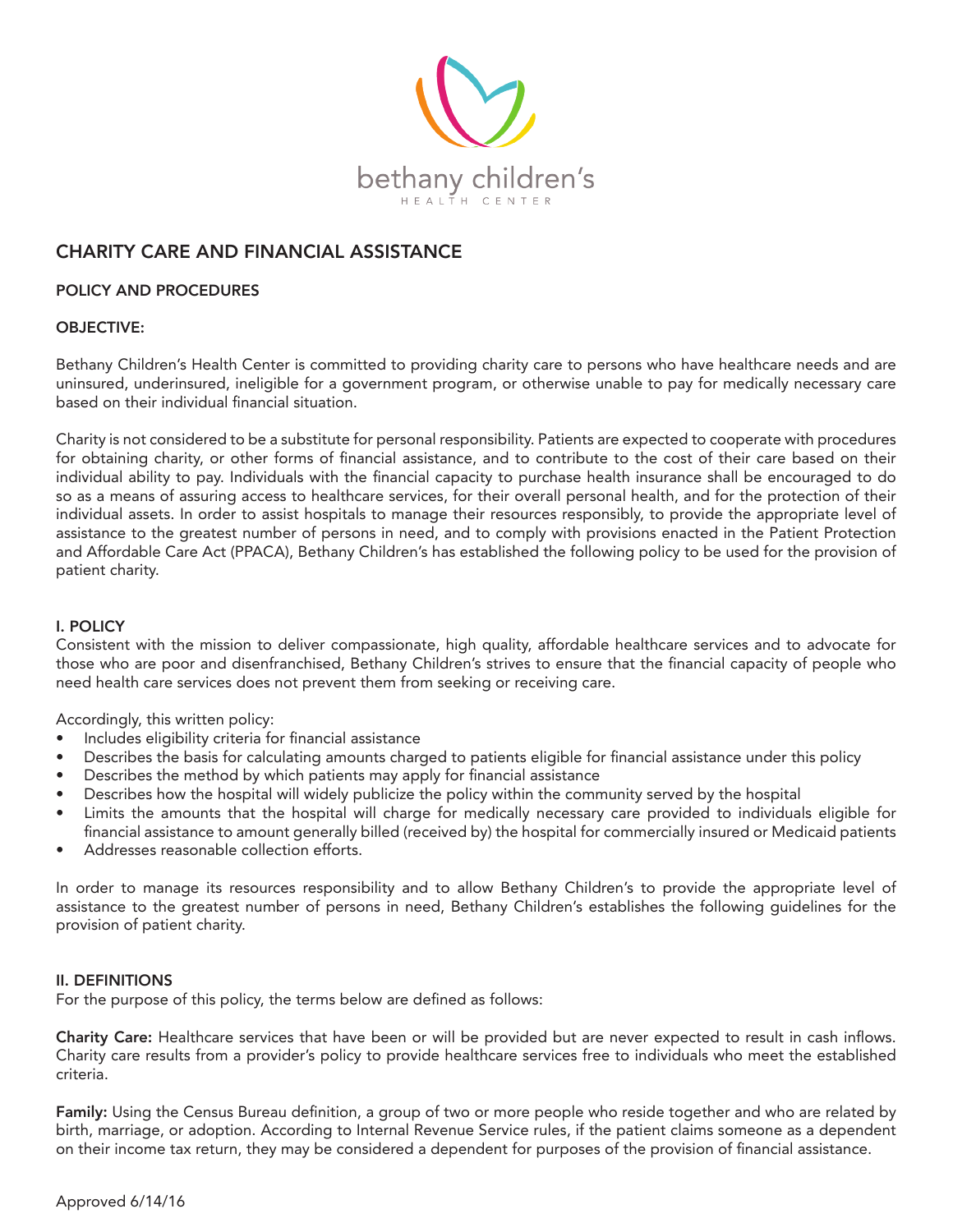Family Income: Family Income is determined using the Census Bureau definition, which uses the following income when computing federal poverty guidelines:

- Includes earnings, unemployment compensation, workers' compensation, Social Security, Supplemental Security Income, public assistance, veterans' payments, survivor benefits, pension or retirement income, interest, dividends, rents, royalties, income from estates, trusts, educational assistance, alimony, child support, assistance from outside the household, and other miscellaneous sources;
- Noncash benefits (such as food stamps and housing subsidies) do not count;
- Determined on a before-tax basis;
- Excludes capital gains or losses; and
- If a person lives with a family, includes the income of all family members (Non-relatives, such as housemates, do not count).

Uninsured: The patient has no level of insurance or third party assistance to assist with meeting his/her payment obligations. Underinsured: The patient has some level of insurance or third-party assistance but still has out-of- pocket expenses that exceed his/her financial abilities.

Gross charges: The total charges at the organization's full established rates for the provision of patient care services before deductions from revenue are applied.

Medically necessary: As defined by Medicare (services or items reasonable and necessary for the diagnosis or treatment of illness or injury).

# III. PROCEDURES

A. Services Eligible Under This Policy. For purposes of this policy, "charity" or "financial assistance" refers to medically necessary services provided by Bethany Children's without charge. Services for a condition which, if not promptly treated, would lead to an adverse change in the health status of an individual;

B. Eligibility for Charity. Eligibility for charity will be considered for those individuals who are uninsured, underinsured, ineligible for any government health care benefit program, and who are unable to pay for their care, based upon a determination of financial need in accordance with this Policy. The granting of charity shall be based on an individualized determination of financial need, and shall not take into account age, gender, race, social or immigrant status, sexual orientation or religious affiliation. Bethany Children's shall determine whether or not patients are eligible to receive charity for deductibles, co-insurance, or co-payment responsibilities.

C. Method by Which Patients May Apply for Charity Care.

1. Financial need will be determined in accordance with procedures that involve an individual assessment of financial need; and will

- a. Include an application process, in which the patient or the patient's guarantor are required to cooperate and supply personal, financial and other information and documentation relevant to making a determination of financial need;
- b. Include reasonable efforts by Bethany Children's to explore appropriate alternative sources of payment and coverage from public and private payment programs, and to assist patients to apply for such programs;
- c. Include a review of the patient's outstanding accounts receivable for prior services rendered and the patient's payment history.

2. It is preferred, but not required that a request for charity and a determination of financial need occur prior to rendering services. However, the determination may be done at any point in the collection cycle. The need for financial assistance shall be re-evaluated at each subsequent time of services if the last financial evaluation was completed more than a year prior, or at any time additional information relevant to the eligibility of the patient for charity becomes known.

3. Bethany Children's values of human dignity and stewardship shall be reflected in the application process, financial need determination and granting of charity. Requests for charity shall be processed promptly and Bethany Children's shall notify the patient or applicant in writing within 30 business days of receipt of a completed application.

D. Presumptive Financial Assistance Eligibility. There are instances when a patient may appear eligible for charity care discounts, but there is no financial assistance form on file due to a lack of supporting documentation. Often there is adequate information provided by the patient or through other sources, which could provide sufficient evidence to provide the patient with charity care assistance. In the event there is no evidence to support a patient's eligibility for charity care, Bethany Children's could use outside agencies in determining estimate income amounts for the basis of determining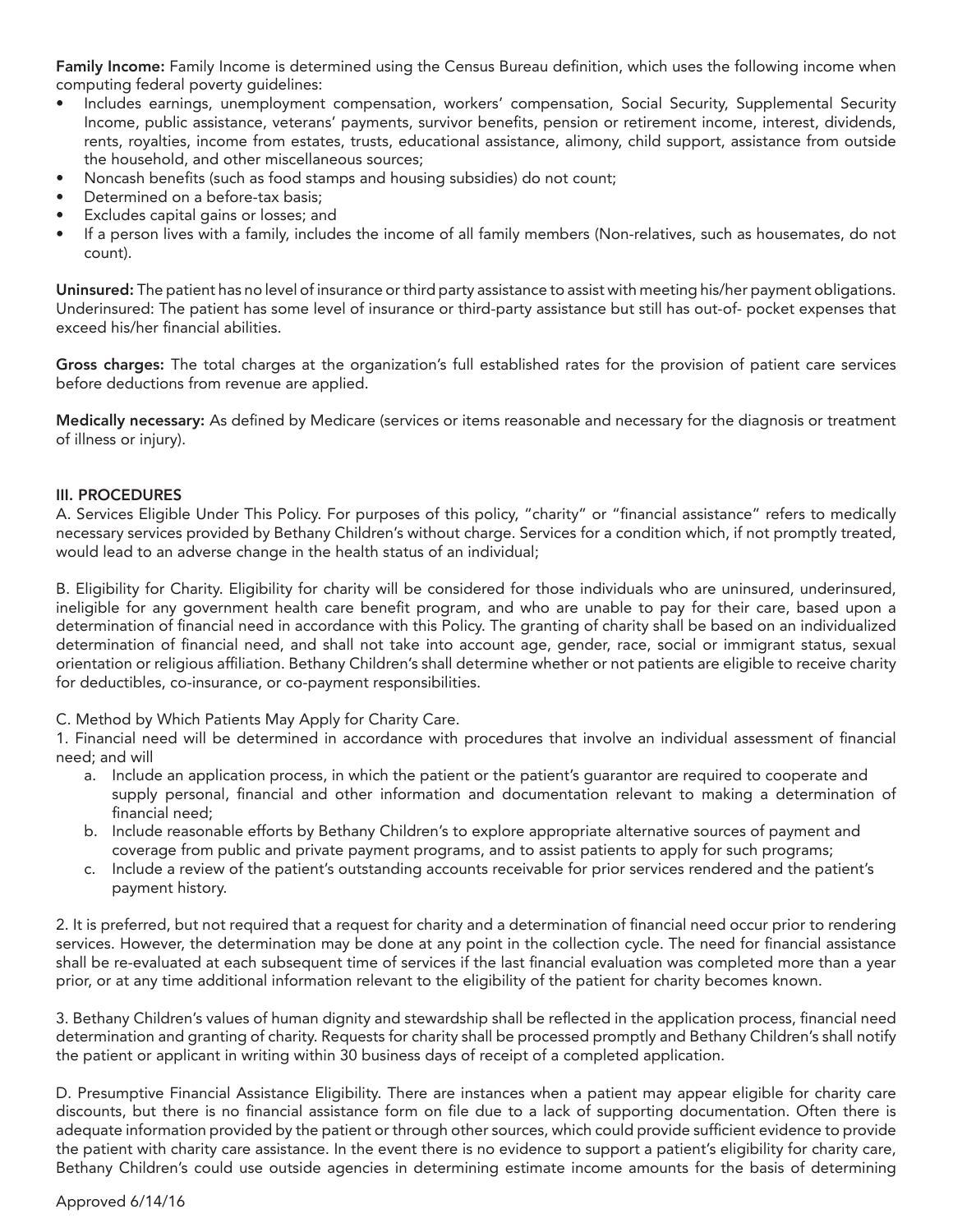charity care eligibility. Once determined, due to the inherent nature of the presumptive circumstances, the only discount that can be granted is a 100% write off of the account balance. Presumptive eligibility may be determined on the basis of individual life circumstances that may include:

- 1. State-funded prescription programs;
- 2. Homeless or received care from a homeless clinic;
- 3. Participation in Women, Infants and Children programs (WIC);
- 4. Food stamp eligibility;
- 5. Subsidized school lunch program eligibility;
- 6. Eligibility for other state or local assistance programs that are unfunded (e.g., Medicaid spend-down);
- 7. Low income/subsidized housing is provided as a valid address

E. Eligibility Criteria and Amounts Charged to Patients. Services eligible under this Policy will be made available to the patient, in accordance with financial need, as determined in reference to Federal Poverty Levels (FPL) in effect at the time of the determination. Once a patient has been determined by Bethany Children's to be eligible for financial assistance, that patient shall not receive any future bills based on undiscounted gross charges. The basis for the amounts TCCRH will charge patients qualifying for financial assistance is as follows:

- 1. Patients whose family income is at or below 400% of the FPL are eligible to receive free care;
- 2. Patients whose family income is above 400% of the FPL are eligible to receive services at amounts no greater than the amounts generally billed to Oklahoma Medicaid; and

F. Communication of the Charity Program to Patients and Within the Community. Notification about charity available from Bethany Children's, which shall include a contact number, shall be disseminated by various means, which may include, but are not limited to, the publication of notices in patient bills and by posting notices in hospital hall rooms, in the Conditions of Admission form, admitting departments, hospital business offices, and at other public places as Bethany Children's may elect. Bethany Children's also shall publish and widely publicize a summary of this charity care policy on facility websites, in brochures available in patient access sites and at other places within the community served by the hospital as Bethany Children's may elect. Such notices and summary information shall be provided in the primary languages spoken by the population serviced by Bethany Children's. Referral of patients for charity may be made by any member of the Bethany Children's staff or medical staff, including physicians, nurses, financial counselors, social workers, case managers, chaplains, and religious sponsors. A request for charity may be made by the patient or a family member, close friend, or associate of the patient, subject to applicable privacy laws.

G. Relationship to Collection Policies. Bethany Children's management has developed policies and procedures for internal and external collection practices (including actions the hospital may take in the event of non- payment) that take into account the extent to which the patient qualifies for charity, a patient's good faith effort to apply for a governmental program or for charity from Bethany Children's, and a patient's good faith effort or reasonable effort to comply with his or her payment agreements with Bethany Children's.

Reasonable efforts shall include:

- 1. Validating that the patient owes the unpaid bills and that all sources of payment have been identified and billed by the hospital;
- 2. Documentation that Bethany Children's has or has attempted to offer the patient the opportunity to apply for charity care pursuant to this policy and that the patient has not complied with the hospital's application requirements;
- 3. Documentation that the patient does not qualify for financial assistance on a presumptive basis;
- 4. Documentation that the patient has been offered a payment plan but has not honored the terms of that plan.

H. Regulatory Requirements. In implementing this Policy, Bethany Children's management and facilities shall comply with all other federal, state, and local laws, rules, and regulations that may apply to activities conducted pursuant to this Policy.